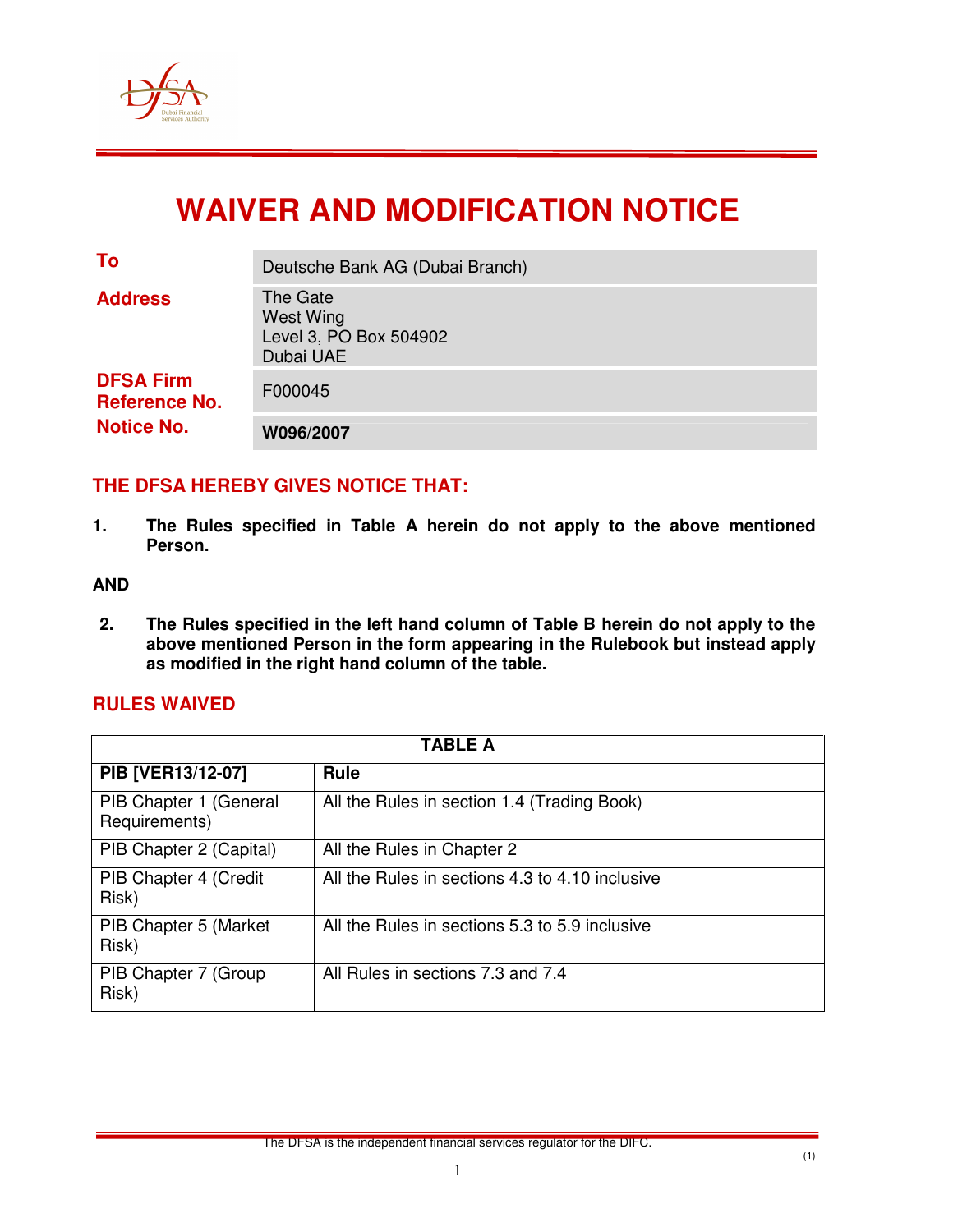

#### **RULES MODIFIED**

The Rules specified in the left hand column are modified to the extent shown in the right hand column of the table below. In this table, underlining indicates new text and striking through indicates deleted text, otherwise the Rule remains unaltered. Where a significant number of the paragraphs of the Rule remain un-altered the entire Rule may not be reproduced in the table. In such circumstances the un-altered parts of the Rule will be referred to by the relevant identifying paragraph number or letter, as the case may be.

| <b>TABLE B</b>                  |                                                                                                                                                                                                                                                                                                                                                                                                                                                                                                               |  |  |
|---------------------------------|---------------------------------------------------------------------------------------------------------------------------------------------------------------------------------------------------------------------------------------------------------------------------------------------------------------------------------------------------------------------------------------------------------------------------------------------------------------------------------------------------------------|--|--|
| Rule                            | <b>Modified Text</b>                                                                                                                                                                                                                                                                                                                                                                                                                                                                                          |  |  |
| PIB [VER13/12-07]<br>Rule 1.2.1 | An Authorised Firm must:<br>1.2.1<br>have and maintain at all times financial resources<br><del>(a)</del><br>the kinds and amounts specified in, and cal<br>in accordance with, the Rules in this module; and<br>ensure that it maintains financial resources in<br>$\Theta$<br>addition to the requirement in (a) which are<br>adequate in relation to the nature, size and<br>complexity of its business to ensure that there is no<br>significant risk that liabilities cannot be met as they<br>fall due. |  |  |
|                                 |                                                                                                                                                                                                                                                                                                                                                                                                                                                                                                               |  |  |

# **CONDITIONS**

The waiver and modification in respect of the Rules specified above remains in effect for the duration of the period set out below on condition that the above named Person to whom this notice applies:

- (a) remains classified as a Category 2 Authorised Firm;
- (b) complies with its home state Financial Services Regulator's prudential requirements and submits to the DFSA, a copy of every capital adequacy summary report submitted to the home state Financial Services Regulation within ten business days of the due date for submission to that regulator; and
- (c) in the event of any anticipated or actual breach of any prudential requirements which requires notification to the home state Financial Services Regulator, provides to the DFSA such notification forthwith with any relevant documents.

If any one or more of the conditions stated above is breached, this notice ceases to have effect forthwith and the Rules specified in the table herein apply to the above mentioned Person in the form set out in the applicable module of the Rulebook in force at the relevant time.